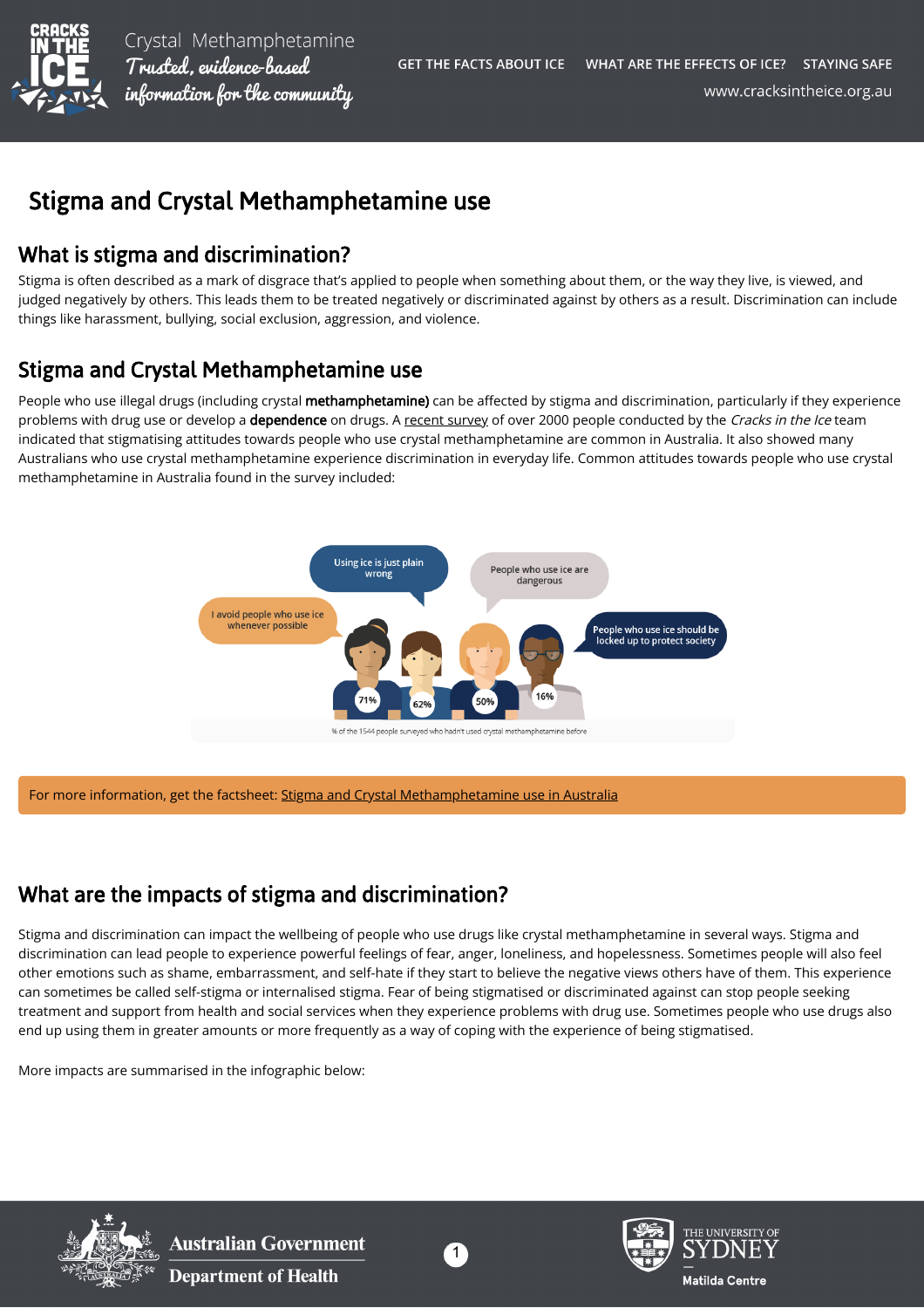

Crystal Methamphetamine Trusted, evidence-based information for the community



## How do we reduce stigma?

There are many steps we can take to reduce the stigma surrounding crystal methamphetamine and other drug use in Australia:

- [Get the facts](https://cracksintheice.org.au/get-the-facts) about crystal methamphetamine use in Australia and avoid reinforcing stereotypes and misconceptions. To check your own misconceptions and knowledge about crystal methamphetamine take the [Cracks in the Ice](https://cracksintheice.org.au/public/uvhiwcud47/0/) quiz or read through the [stigma factsheet](https://cracksintheice.org.au/document/library/stigma-and-crystal-methamphetamine-ice-use-in-australia.pdf) to identify common myths.
- Use [person-centred language](https://cracksintheice.org.au/health-professionals/quick-tips-for-managing-and-working-with-clients/language-matters) when talking about people who use crystal methamphetamine or other drugs (e.g. "person who uses crystal methamphetamine" not "ice user/addict"). This can help others to see the whole person rather than just their use of drugs.
- Increase your understanding of the experiences and perspectives of people who use crystal methamphetamine by watch [The Truth About Ice](https://www.sbs.com.au/topics/voices/culture/article/2017/12/05/busting-methamphetamine-myths-truth-about-ice) and [You Can't Ask That videos.](https://iview.abc.net.au/show/you-can-t-ask-that/series/2/video/LE1617H007S00)
- Visit [Cracks in the Ice](http://www.cracksintheice.org.au/)</u> to learn about the common reasons why people use drugs like crystal methamphetamine.
- Provide nonjudgmental [support to loved ones](https://cracksintheice.org.au/community-toolkit/webinars/how-to-support-families-and-friends-with-a-loved-one-using-methamphetamine) who you think might be having problems with crystal methamphetamine or other drug use. [Learn more about how to do this](https://cracksintheice.org.au/families-friends/starting-the-conversation) on *Cracks in the Ice*. The most important thing is to gently encourage them to seek support and remind them that that there is no shame in asking for help.
- Engage with people who have lived experience of alcohol and other drug use in your work. If you work with people who use crystal methamphetamine or other drugs, drawing from the expertise of people with lived experience brings a critical perspective to clinical work
- Share the factsheet with others to spread the word and help stop stigma. Only through taking steps together will we be able to put a stop to the stigma attached to crystal methamphetamine use in Australia and help people who use these drugs feel safe and supported.

#### Learn more about crystal methamphetamine and the experiences of people who use it





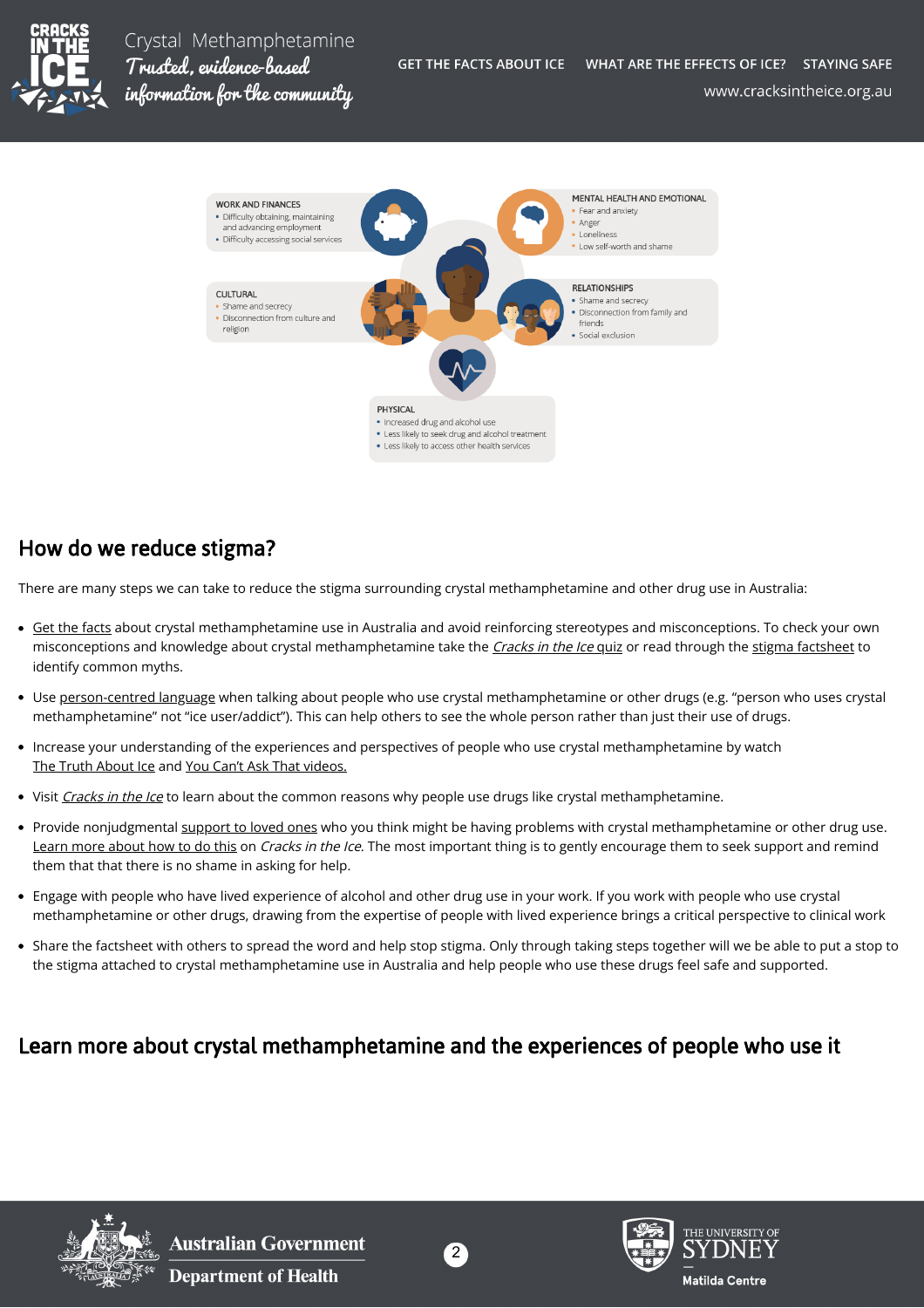

Crystal Methamphetamine Trusted, evidence-based information for the community



#### Key Sources

Alcohol and Drug Foundation. (2019). Understanding the impact of stigma.

Australian Broadcasting Corporation (ABC). (2017). You Can't Ask That (Ice Users) [Video file]. Retrieved from <https://iview.abc.net.au/video/LE1617H007S00>

Axelsson, M., & Snell, T. L. (2021). Breaking the ice: narratives of recovery from crystal methamphetamine. Australian Psychologist, 56(1), 81-92. doi:10.1080/00050067.2021.1893600

Cama, E., Brener, L., Wilson, H., & von Hippel, C. (2016). Internalized Stigma Among People Who Inject Drugs. Substance Use & Misuse, 51(12), 1664-1668. doi:10.1080/10826084.2016.1188951

Corrigan, P. W., Kuwabara, S. A., & O'Shaughnessy, J. (2009). The Public Stigma of Mental Illness and Drug Addiction. Journal of Social Work, 9(2), 139-147. doi:10.1177/1468017308101818

Crisp, A., Gelder, M., Goddard, E., & Meltzer, H. (2005). Stigmatization of people with mental illnesses: a follow-up study within the Changing Minds campaign of the Royal College of Psychiatrists. World psychiatry, 4(2), 106.

Deen, H., Kershaw, S., Newton, N., Stapinski, L., Birrell, L., Debenham, J., . . . Chapman, C. (2021). Stigma, discrimination and crystal methamphetamine ('ice'): Current attitudes in Australia. International Journal of Drug Policy, 87, 102982. doi:10.1016/j.drugpo.2020.102982

Goffman, E. (1963). Stigma: Notes on the Management of Spoiled Identity. New York: Simon & Schuster, Inc.

Luoma, J. B., Twohig, M. P., Waltz, T., Hayes, S. C., Roget, N., Padilla, M., & Fisher, G. (2007). An investigation of stigma in individuals receiving treatment for substance abuse. Addict Behav, 32(7), 1331-1346. doi:10.1016/j.addbeh.2006.09.008

Regen, M., Murphy, S., & Murphy, T. (2002). Drug users' lay consultation processes: symptom identification and management. Advances in Medical Sociology, 8, 323-341.



**Australian Government Department of Health**